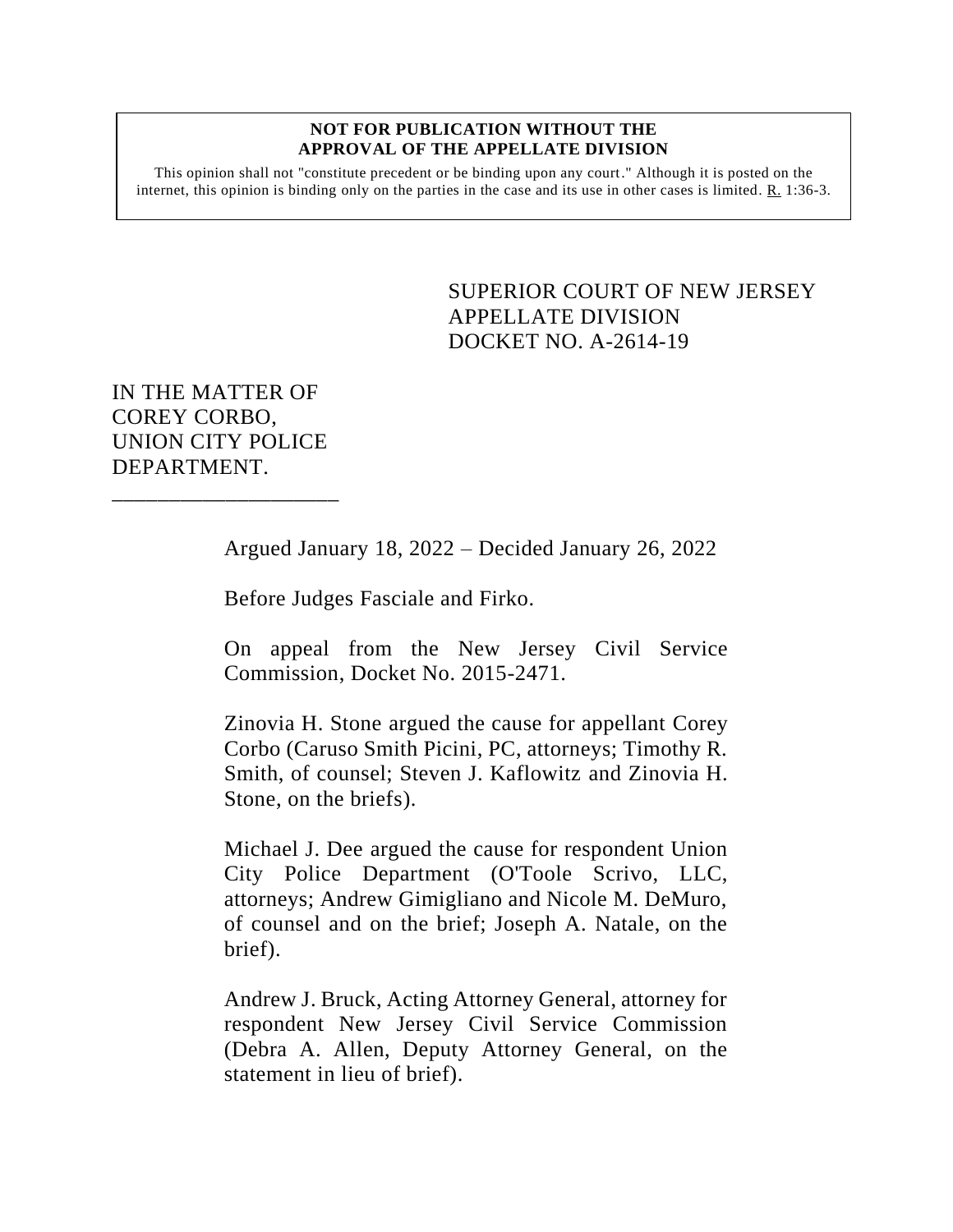### PER CURIAM

Corey Corbo appeals from a January 30, 2020 final agency decision entered on remand by the Civil Service Commission  $(CSC)^1$  On remand, an administrative law judge (ALJ) conducted a hearing at which the Union City Police Department (City) produced testimony from three Raritan Bay Medical Center (Raritan Bay) employees who confirmed that Corbo tested positive for cocaine. After the remand proceeding, the CSC considered the entire record, including new findings by the ALJ, hospital records, and testimony; it conducted a de novo review; and then removed Corbo from employment as a law enforcement employee. There exists substantial credible evidence in the remand record to support the CSC decision, which is not arbitrary, capricious, or unreasonable. We therefore affirm.

On appeal, Corbo argues:

### POINT I

THE [CSC] ERRED IN ITS DECISION TO ADOPT . . . THE [ALJ'S] DECISION RECOMMENDING CORBO'S TERMINATION.

<sup>&</sup>lt;sup>1</sup> We initially expressed concerns about the basis of an earlier determination to remove Corbo from his employment. See In re Corbo, No. A-5610-15T3 (App. Div. Mar. 1, 2018) (slip op. at 10). The Court then remanded to the Office of Administrative Law (OAL) for further proceedings. See In re Corbo, 238 N.J. 246, 255 (2019).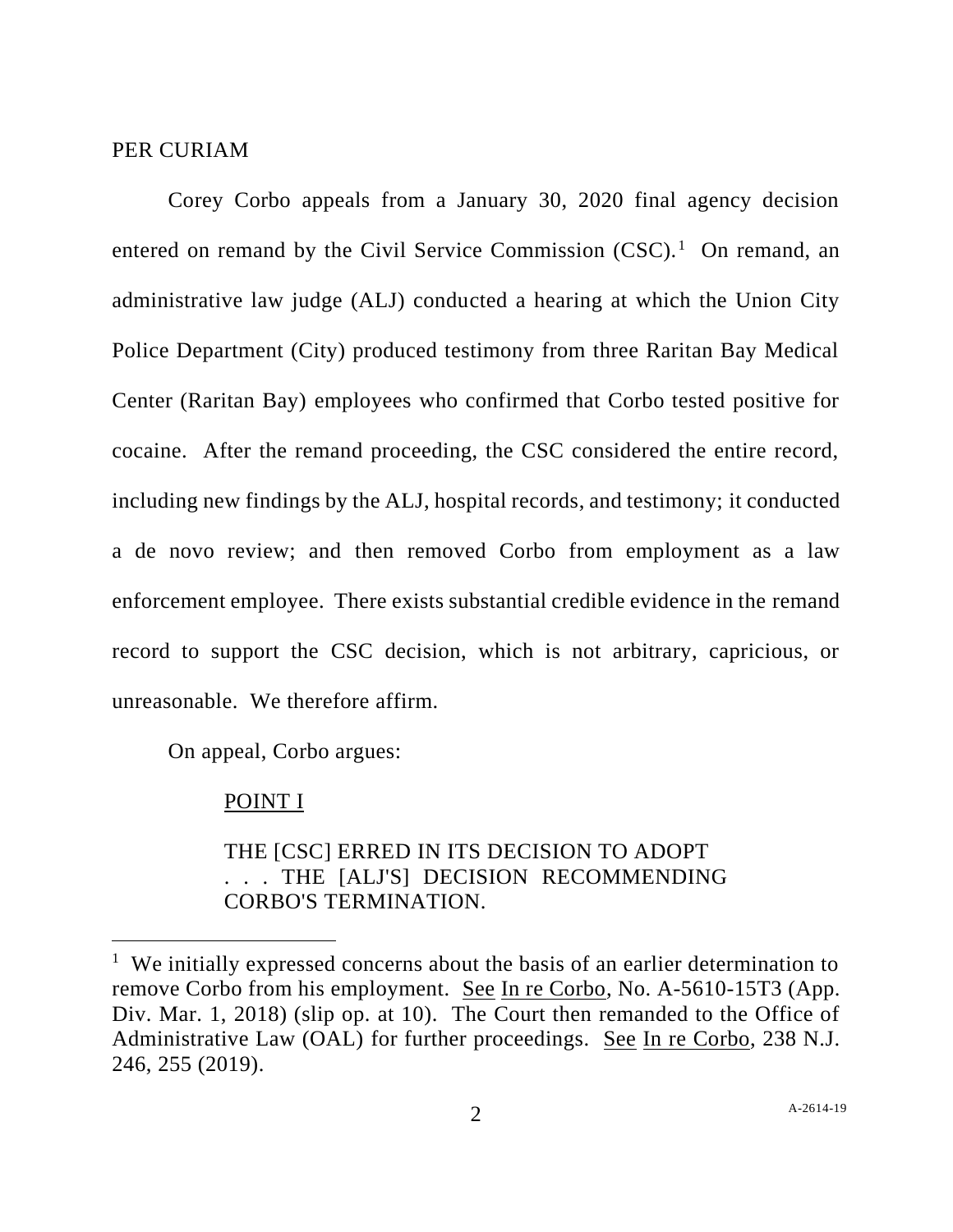A. Introduction.

B. The City Has Failed To Establish That The Lab Reports Were Admissible As Business Records Because Of Its Three Witnesses, Two Did Not Work At Raritan Bay Medical Center In June[] 2014, The Third Witness Did Not Recall The Events In Issue, And All Three Witnesses Only Testified That They Assumed That The Records Were Kept In The Ordinary Course Of Business Because There Were Procedures In Place To Do So.

C. The City Has Not Presented Any Evidence Whatsoever To Show That Its Testing Methodology Was Reliable And Has Failed To Produce Any Expert Or Medically Qualified Individual To Confirm That The Testing Used Was Sufficient To Confirm That Corbo Had Ingested Cocaine.

D. Even Assuming, Arguendo, That The Lab Reports Were Admissible, Given That The Testing Used Was Unreliable, And Since The [ALJ] Based Her Affirmation [O]f Corbo's Removal On Her Prior Decision Which Rested On Garcia's Inadmissible Statements, The City Has Not Met Its Burden Of Proof, And The [ALJ's] Recommendation Was In Error.

### POINT II

# UNDER THE ATTORNEY GENERAL'S BINDING DRUG TESTING POLICY, THIS MATTER SHOULD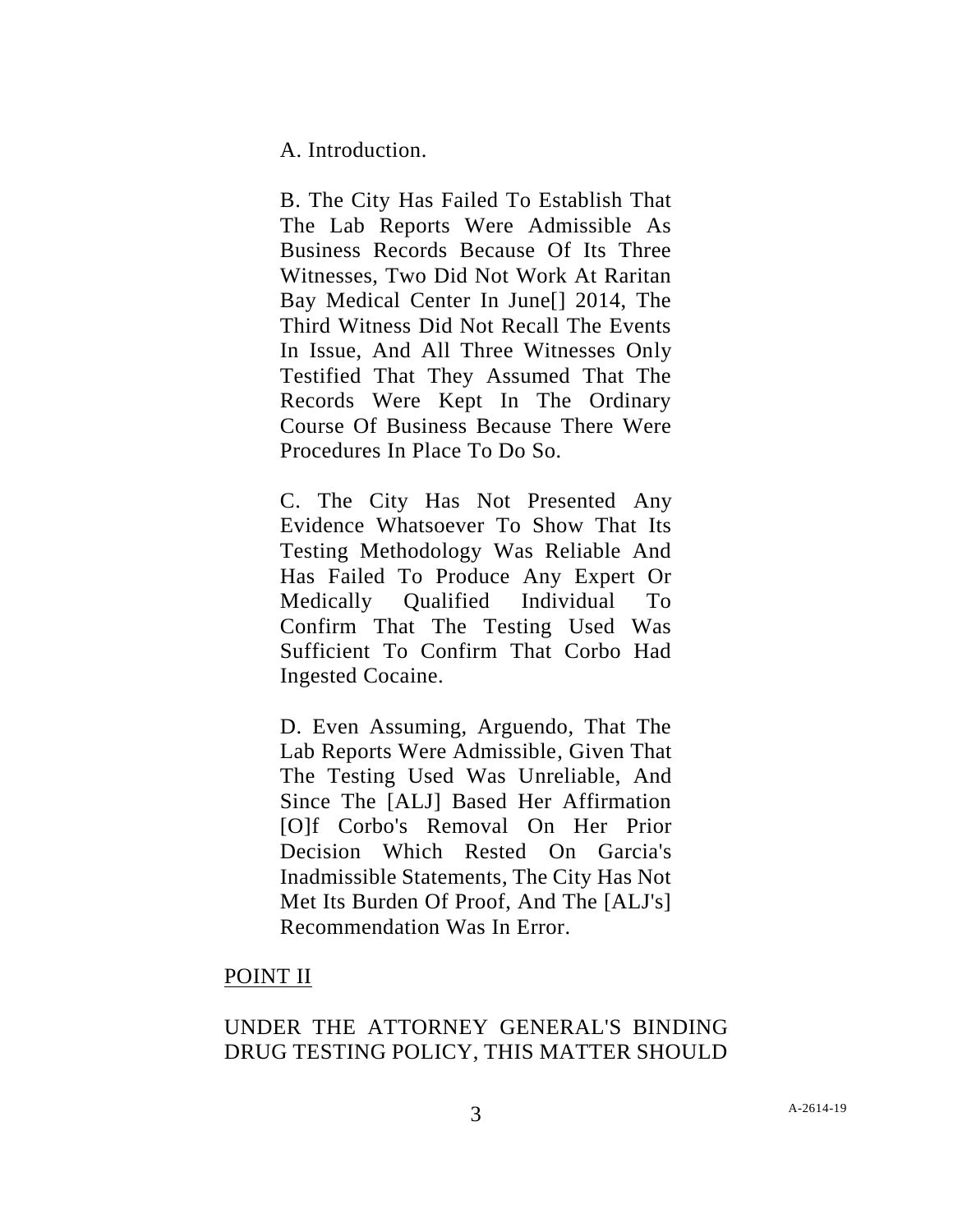HAVE BEEN DISMISSED BY THE CITY ONCE GARCIA'S HEARSAY WAS RULED INADMISSIBLE.

#### POINT III

THE EVIDENTIARY FINDINGS OF THIS COURT HAVE NOT BEEN DISTURBED BY THE NEW JERSEY SUPREME COURT AND, THEREFORE, THIS COURT'S DECISION TO EXCLUDE GARCIA'S STATEMENTS STANDS AND THESE STATEMENTS SHOULD NOT HAVE BEEN CONSIDERED BY THE [ALJ].

I.

In Point I, Corbo essentially concedes that on June 11, 2014, emergency medical personnel and police were dispatched to his home, he needed medical attention, and was taken to Raritan Bay for treatment where he was administered a urine drug screen, which revealed he tested positive for cocaine. Rather than arguing he did not ingest cocaine, Corbo challenges the evidential basis for admitting into evidence medical records, primarily contending that the records are inadmissible hearsay. Of course, we review evidentiary rulings for abuse of discretion. Hisenaj v. Kuehner, 194 N.J. 6, 12 (2008). We see no error, let alone plain error.

Corbo's medical problem warranted immediate attention. When he arrived at the hospital, medical personnel evaluated the situation and, in part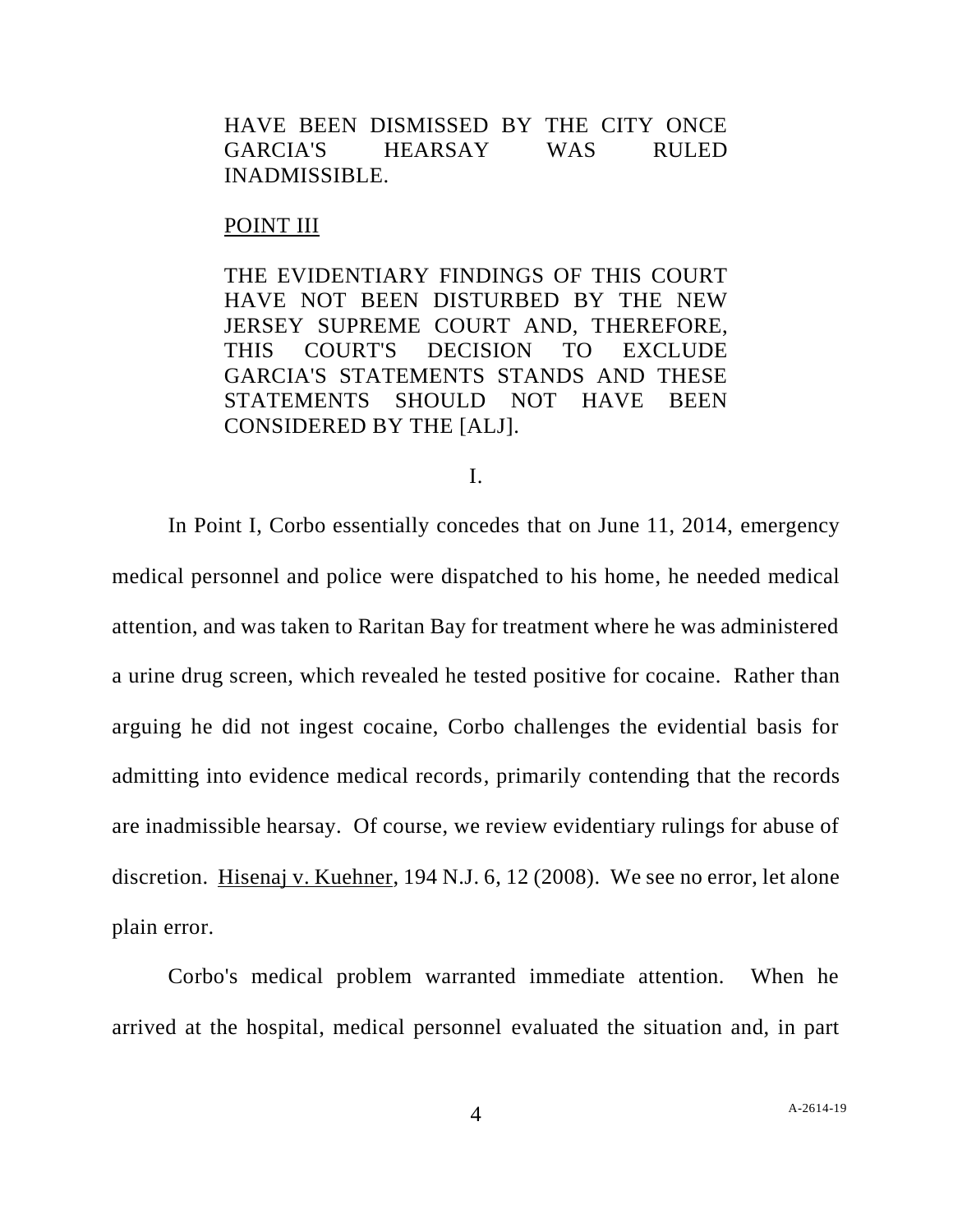based on what they were told, tested Corbo's urine. After completing the test, they learned that Corbo had cocaine in his system. On remand, the City proved he ingested cocaine by producing testimony from three Raritan Bay witnesses. Relying on their testimony, the ALJ admitted into evidence R-6 (the medical records) and R-7 (the lab report) under N.J.R.E.  $803(c)(6)$  (the business records exception).

> A statement contained in a writing or other record of acts, events, conditions, and, subject to Rule 808, opinions or diagnoses, made at or near the time of observation by a person with actual knowledge or from information supplied by such a person, if the writing or other record was made in the regular course of business and it was the regular practice of that business to make such writing or other record.

 $[N.J.R.E. 803(c)(6).]$ 

"This exception does not apply if the sources of information or the method, purpose or circumstances of preparation indicate that it is not trustworthy." Ibid. On remand, the qualified witnesses satisfied the requirements of the rule, including establishing trustworthiness.

Rachel Clarke is responsible for overseeing the accuracy and security of medical records at Raritan Bay. Clarke testified that while a patient is at a Raritan Bay hospital, the records are stored electronically in the lab system software for a particular department. Several times a day or at the end of each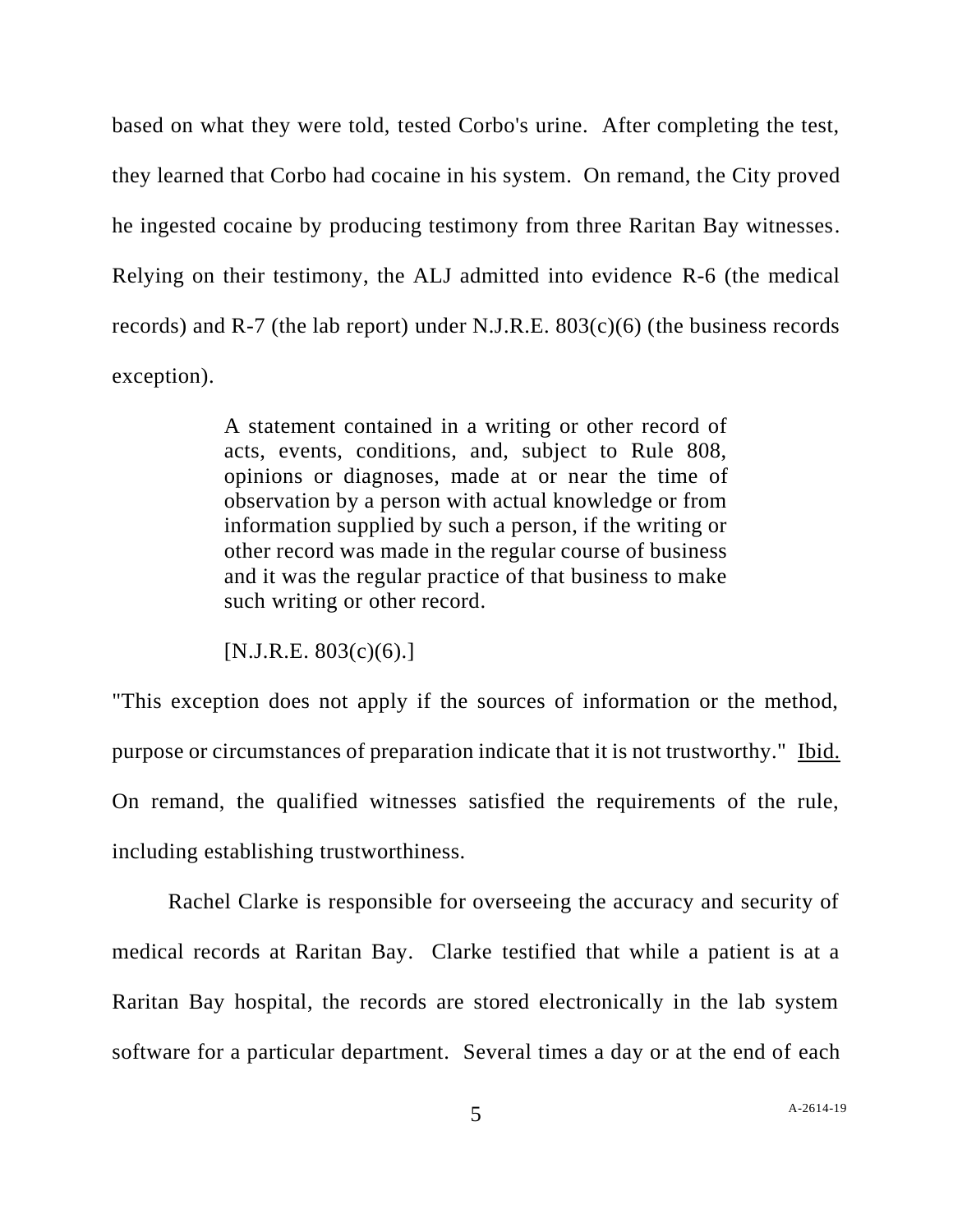day, the individual department records are batched to the hospital's main electronic records system. Clarke confirmed that providers enter clinical information and documentation as soon as the provider interacts with a patient. Clarke testified that R-6 matched Corbo's then current medical records in Raritan Bay's record system. Clarke stated that based on her twenty years of experience working in this hospital system, it was the regular course of business at Raritan Bay for medical information to be input at or near the time of whatever is being done at the hospital.

June Mahoney, the Administrative Director of Laboratories at Raritan Bay, identified R-7 as a printed copy of test results from the laboratory information system. Mahoney testified that reports like R-7 are created after the completion of testing and that they are generated in the laboratory's ordinary course of business. Mahoney testified that the results of a laboratory test "are analyzed on the [testing] instrument, the instrument electronically feeds those results to the laboratory information system, [then] the laboratory information sends it to the medical record." Mahoney stated that in the laboratory records information system, Achala Parikh is displayed as the technologist who ran Corbo's urine immunoassay test. Mahoney confirmed that page one of R-7 is a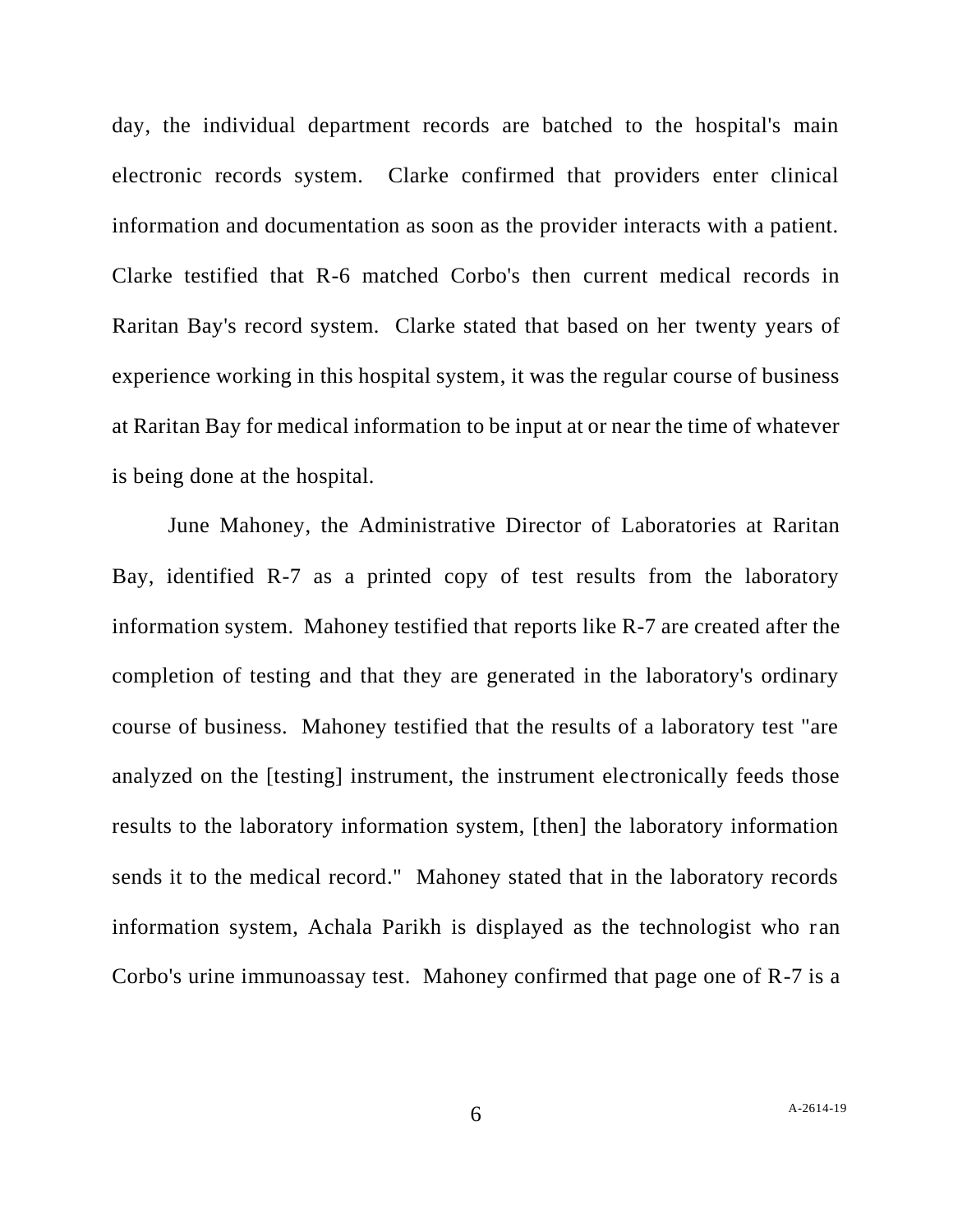true and complete copy of the laboratory records maintained at Raritan Bay for Corbo.

Achala Parikh is a laboratory technician at Raritan Bay and has been since 1990. Parikh testified that she was working in the Raritan Bay laboratory in June 2014. Describing the process of obtaining and testing a urine sample, Parikh testified that the medical personnel send the specimen from the Emergency Room through a pneumatic system to a data processor. The data processor opens the tube, scans it with a time stamp, and then gives it to the specific laboratory department.

Parikh testified that a lab technician on the morning shift performs quality control and calibration of the testing instrument daily. For the urine immunoassay test, the technician places the tubed specimen into the Cobas testing instrument and hits the "start" button. Testing takes fifteen minutes, and when complete, the Cobas testing results appear on the technician's computer screen through the electronic records system. The technician then confirms the patient's identification information with the results.

Parikh testified that she never physically inputs any information into the Cobas instrument or in the electronic system because it is automatically generated. Parikh stated that she had personally never had an instance where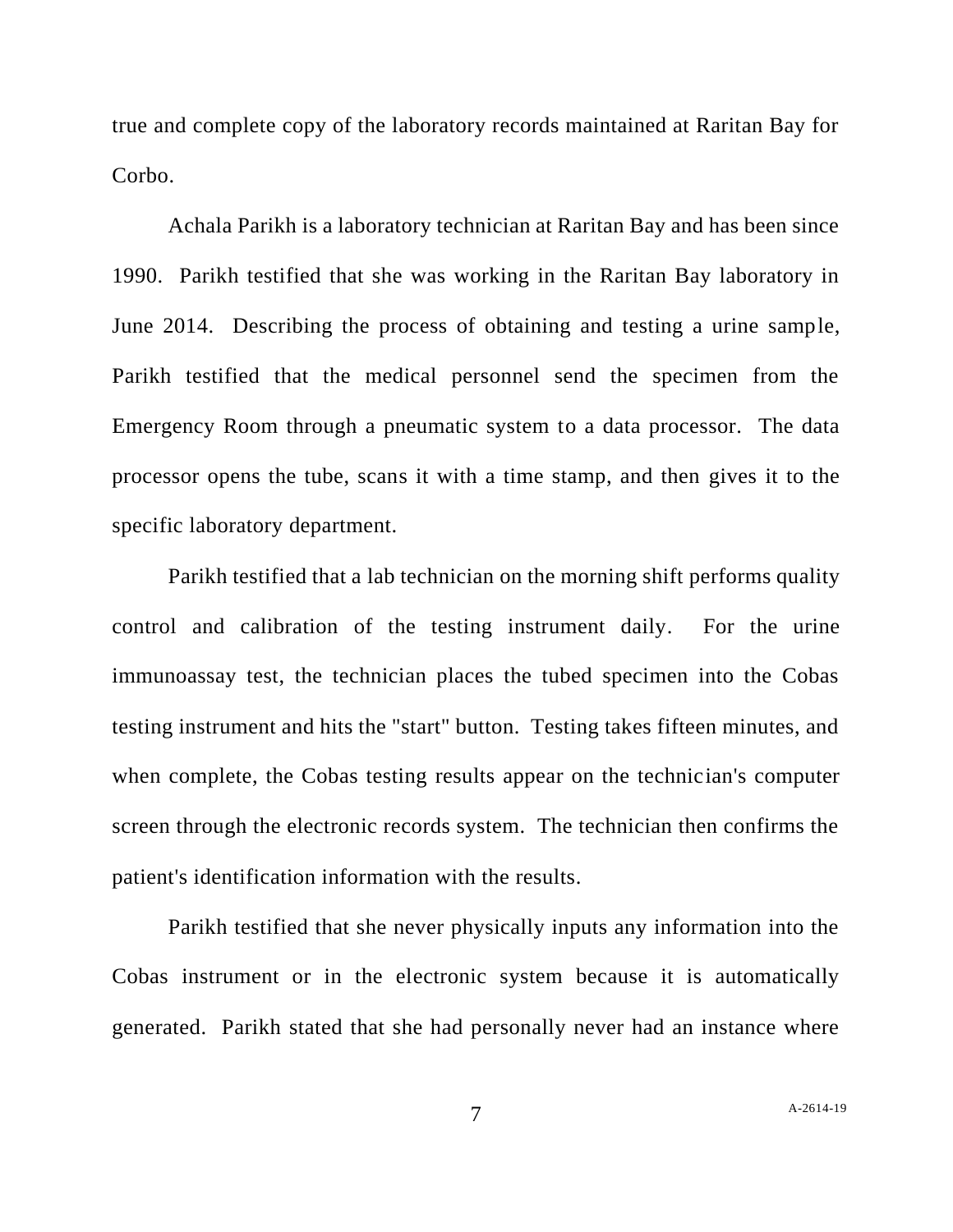the results on the Cobas instrument's screen were different than the results generated in the electronic system.

The ALJ did not abuse her discretion in ruling the lab reports and test results were admissible under the business records exception. The witnesses' foundational testimony established the lab reports and hospital records met the requisite conditions. The lab reports were made by an employee, Parikh, during her regular duties as a lab technician. The lab reports were generated contemporaneously and automatically through the Cobas instrument testing procedure. The witnesses testified that it was Raritan Bay's regular practice to generate and maintain lab reports in its electronic system. The method of generating and maintaining the reports indicate that the lab reports are trustworthy. Parikh specifically testified that she has never deviated from the procedures of generation and storage to which she testified and has never known a situation where the results in the electronic system were different than the results of the testing by the Cobas instrument.

Contrary to Corbo's contention, the City was not required to produce expert testimony to establish the reliability of his drug screen, which was a simple diagnostic test. "There is no reason to believe that a computerized business record is not trustworthy unless the opposing party comes forward with

8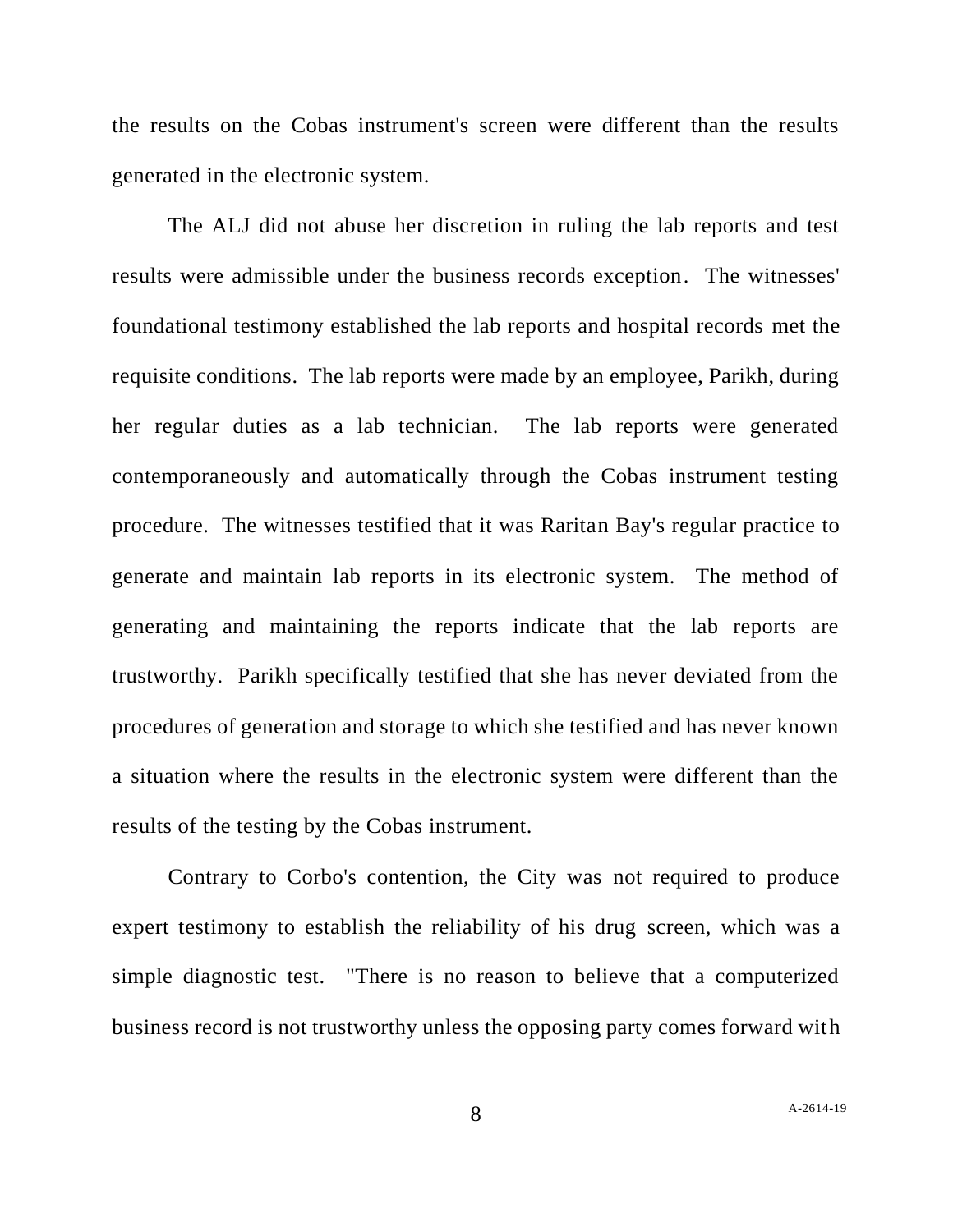some evidence to question its reliability." Hahnemann Univ. Hosp. v. Dudnick, 292 N.J. Super. 11, 18 (App. Div. 1996).

We acknowledge that in an earlier hearing, Corbo called Dr. Richard Saferstein as an expert in forensic toxicology, and he testified that the immunoassay test used is "presumptive at best" and should generally require a confirmation test, which was not performed here. Dr. Saferstein opined that there is a likelihood that the test could produce a false positive result for cocaine. But it is uncontested that Dr. Saferstein testified that he had "no problems with the reliability of the immunoassay test." His view, however, was that these tests "lack a high degree of specificity."

In our view, the remand record demonstrates that the immunoassay test administered to Corbo is reliable. Corbo's urine tested positive for cocaine metabolite benzolyecgonine, opiates, and benzodiazepines. Dr. Saferstein conceded that the medications prescribed to Corbo that he could have possibly ingested prior to the test would not have created a false positive for cocaine. Dr. Saferstein's testimony did not overcome the presumptive reliability of the urine immunoassay test, and the Raritan Bay records were properly admitted under the business records exception.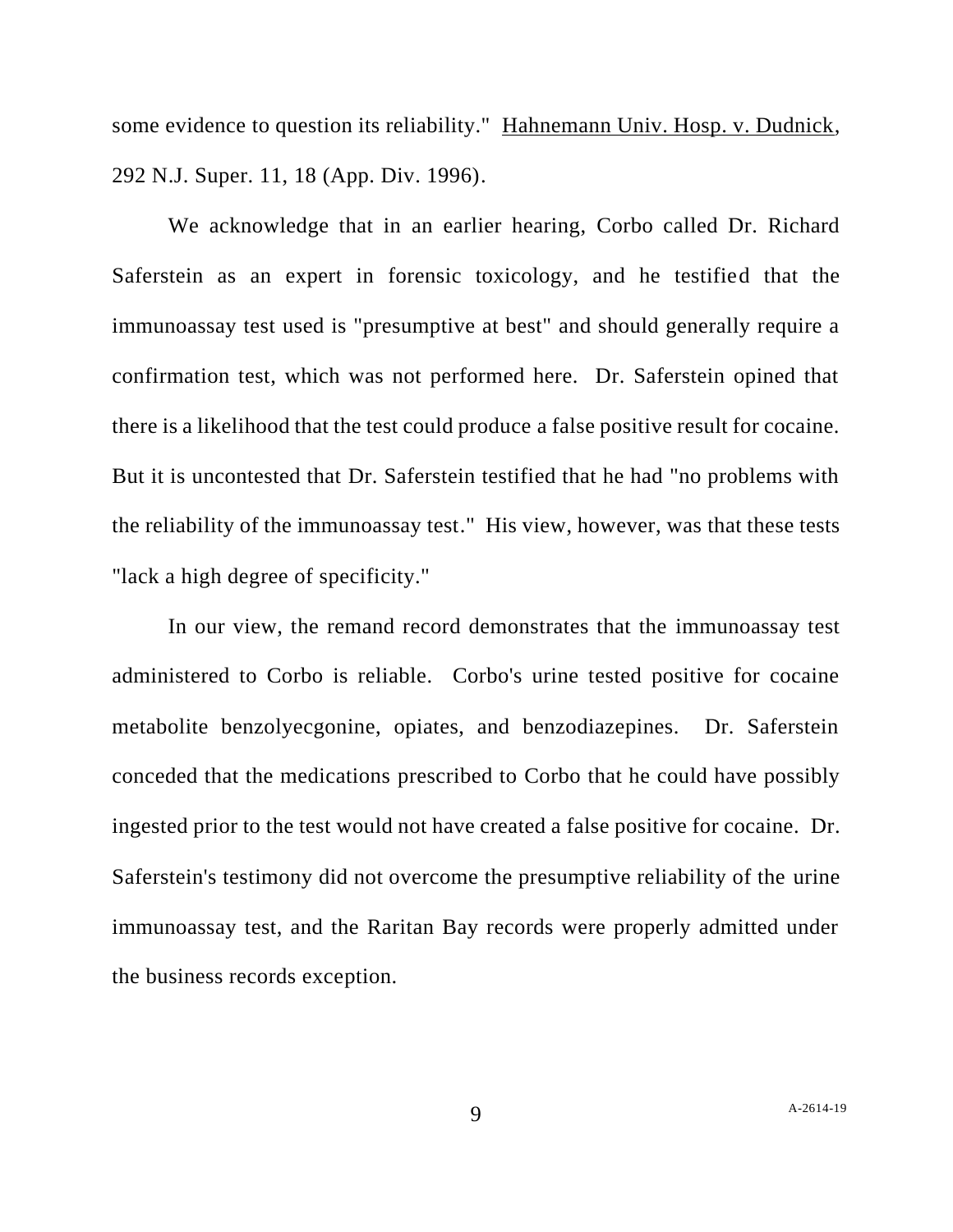We reject Corbo's conclusory argument that Clarke and Mahoney were not qualified as foundation witnesses because they were not employed at Raritan Bay in June 2014. "[U]nder both the New Jersey and federal rules of evidence, the foundation witness generally is not required to have personal knowledge of the facts contained in the record." Id. at 17-18. The foundation witness—like here—is competent if she "(1) can demonstrate that the computer record is what the proponent claims and (2) is sufficiently familiar with the record system used and (3) can establish that it was the regular practice of the business to make the record." Id. at 18.

The three witnesses were qualified to testify as to the hospital records. They were familiar with the Raritan Bay records system and the hospital's regular practice of generating and maintaining records. Furthermore, Parikh personally ran Corbo's test through the Cobas testing instrument. The City established the hospital records met the requirements of the business record exception and their trustworthiness. Corbo had the burden of demonstrating the test results were not reliable and failed to do so. Therefore, the hospital records were properly admitted.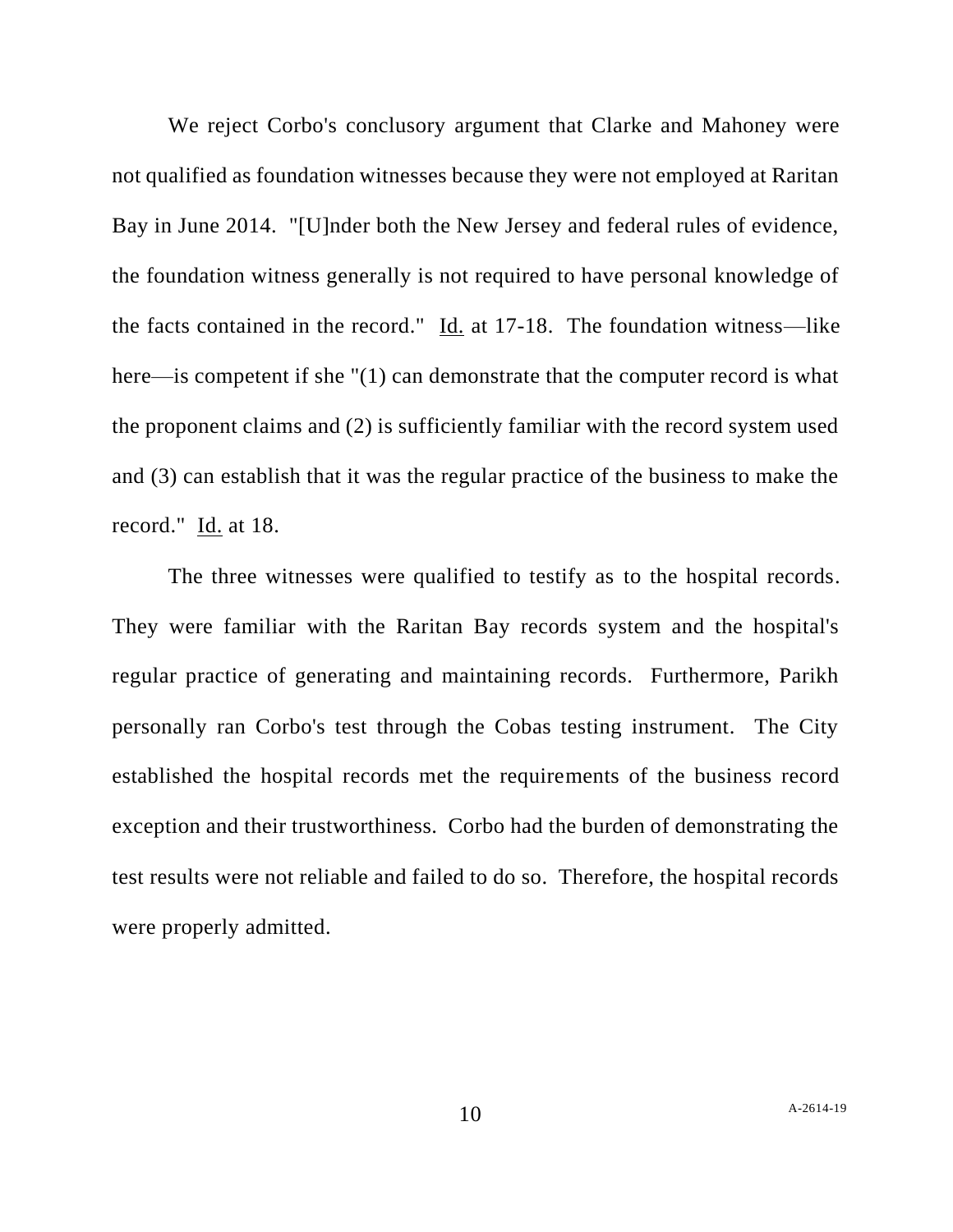II.

Our role in reviewing a final agency decision is limited. All Stars Auto Grp., Inc. v. N.J. Motor Vehicle Comm'n, 234 N.J. 150, 157 (2018). We give deference to a final agency decision, "unless there is a clear showing that it is arbitrary, capricious, unreasonable, or that it lacks fair support in the record." In re Herrmann, 192 N.J. 19, 27-28 (2007). The party challenging the administrative action bears the burden of making that showing. Lavezzi v. State, 219 N.J. 163, 171 (2014).

Here, the CSC conducted a de novo review of the entire record and adopted the ALJ's findings of fact and conclusions. The ALJ found the three Raritan Bay witnesses credible. The witnesses testified as to the generation and maintenance of the records, as well as the procedure for conducting the urine immunoassay test. Corbo's only contradicting witness, Dr. Saferstein, testified about the lack of specificity in the test and the potential for false positives, but he did not attack the reliability of the test. The ALJ found there was no evidence Corbo's test results were unreliable when generated and recorded in June 2014.

There was nothing arbitrary, capricious, or unreasonable about the CSC's final decision to remove Corbo from employment. Corbo did not present any evidence to contradict that the urine immunoassay test was not made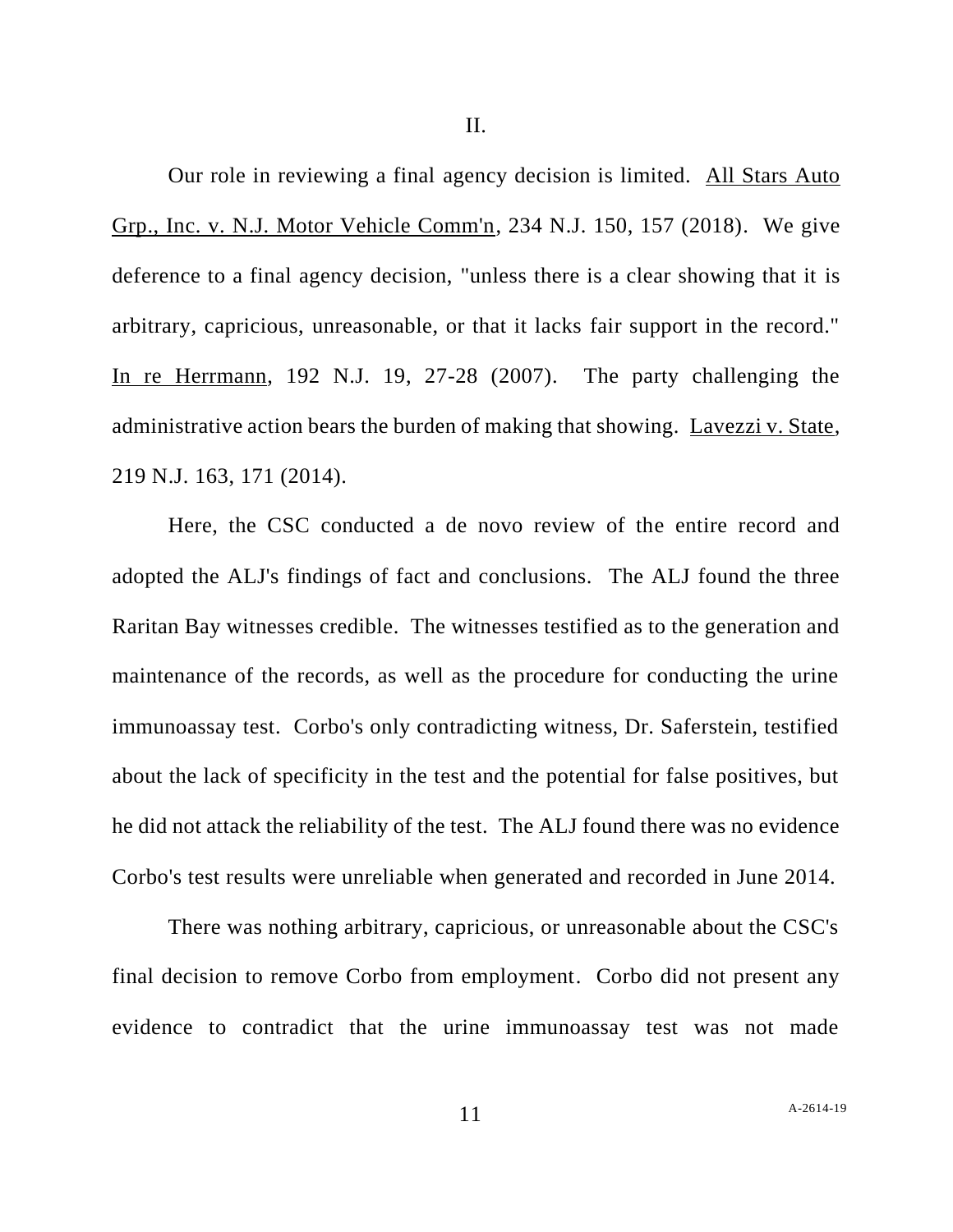contemporaneously or that there was an issue with the transfer of information in Raritan Bay's electronic records system. The hospital records reliably indicate a positive result for cocaine. We conclude that substantial, credible evidence supported the CSC's final decision.

## III.

In Point III, Corbo argues the ALJ erred in relying on the prior record, specifically purported hearsay statements. In rendering her remand decision, the ALJ included the statements as background from her prior record in her initial decision. In performing its independent analysis, the CSC found that the statements, particularly those by Corbo's then girlfriend, were admissible as hearsay under the residuum rule.

Hearsay is "a statement that: (1) the declarant does not make while testifying at the current trial or hearing; and (2) a party offers in evidence to prove the truth of the matter asserted in the statement." N.J.R.E. 801(c). Hearsay statements are inadmissible unless they fall within an exception. N.J.R.E. 802. The residuum rule permits an ALJ to admit otherwise inadmissible hearsay. N.J.A.C. 1:1-15.5(a). Under the rule, "[h]earsay evidence which is admitted shall be accorded whatever weight the judge deems appropriate taking into account the nature, character and scope of the evidence,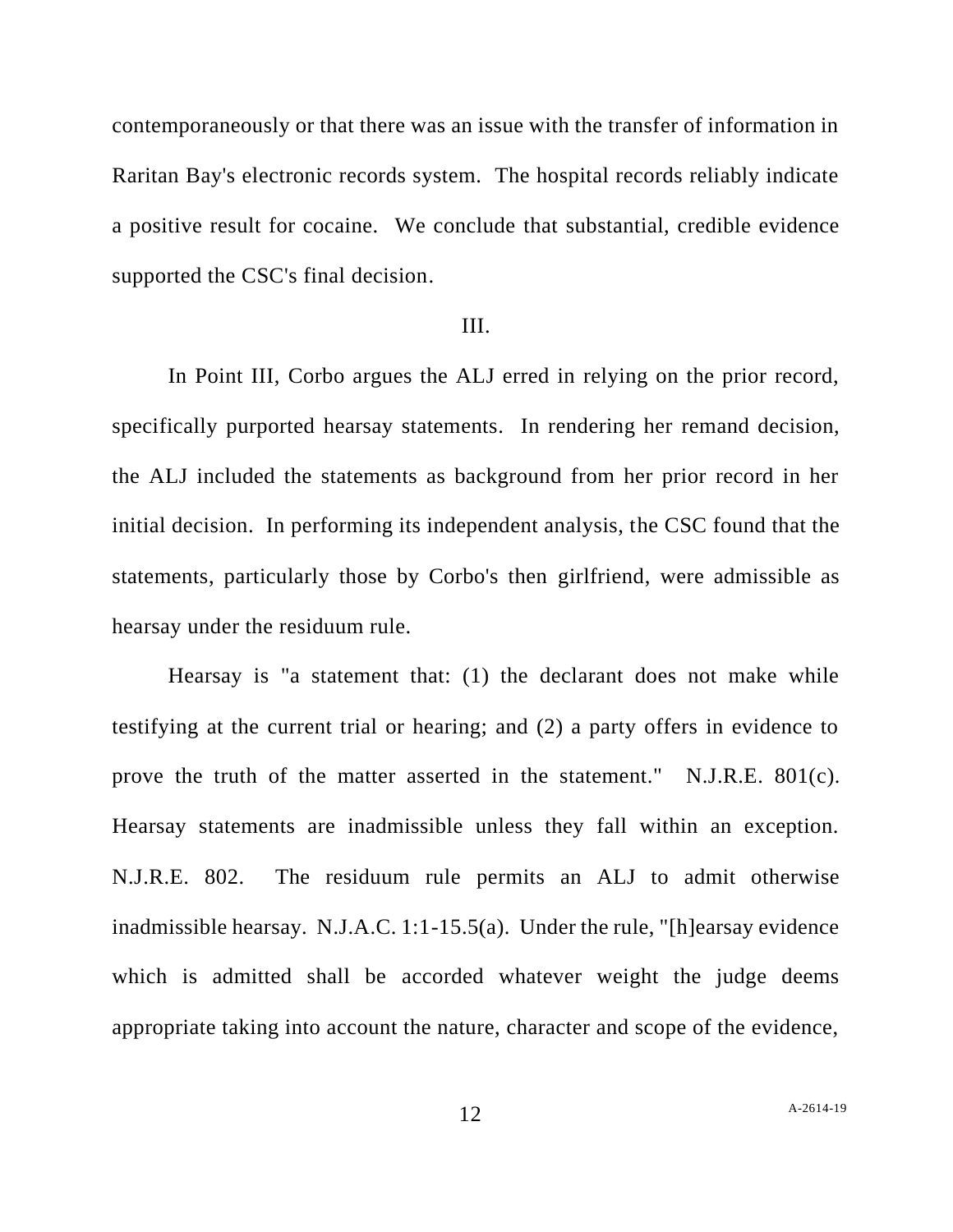the circumstances of its creation and production, and generally, its reliability." Ibid. Although a fact may not be based on hearsay alone, "[h]earsay may be employed to corroborate competent proof, or competent proof may be supported or given added probative force by hearsay testimony." Weston v. State, 60 N.J. 36, 51 (1972).

Officer Jamey DiGrazio, the responding officer to Corbo's medical emergency, testified at the first hearing that he spoke to Corbo's then girlfriend Jessica Garcia while paramedics treated Corbo. DiGrazio testified he told Garcia that Corbo's "health was failing" and asked her if she had any information about what Corbo ingested so that he could "forward it to the paramedics so they could provide better care." What she said in part prompted the urine testing.

DiGrazio testified that Garcia told him Corbo "did a bump about five days ago." Based on his training and experience, DiGrazio understood Garcia's statement to mean that Corbo had ingested cocaine. In her first initial decision, the ALJ deemed Garcia's statement to be admissible under several hearsay exceptions. On her specific earlier evidentiary reasoning, we disagreed and reversed. The Court remanded the matter to the OAL for a determination of whether the hospital records were admissible as business records. The remand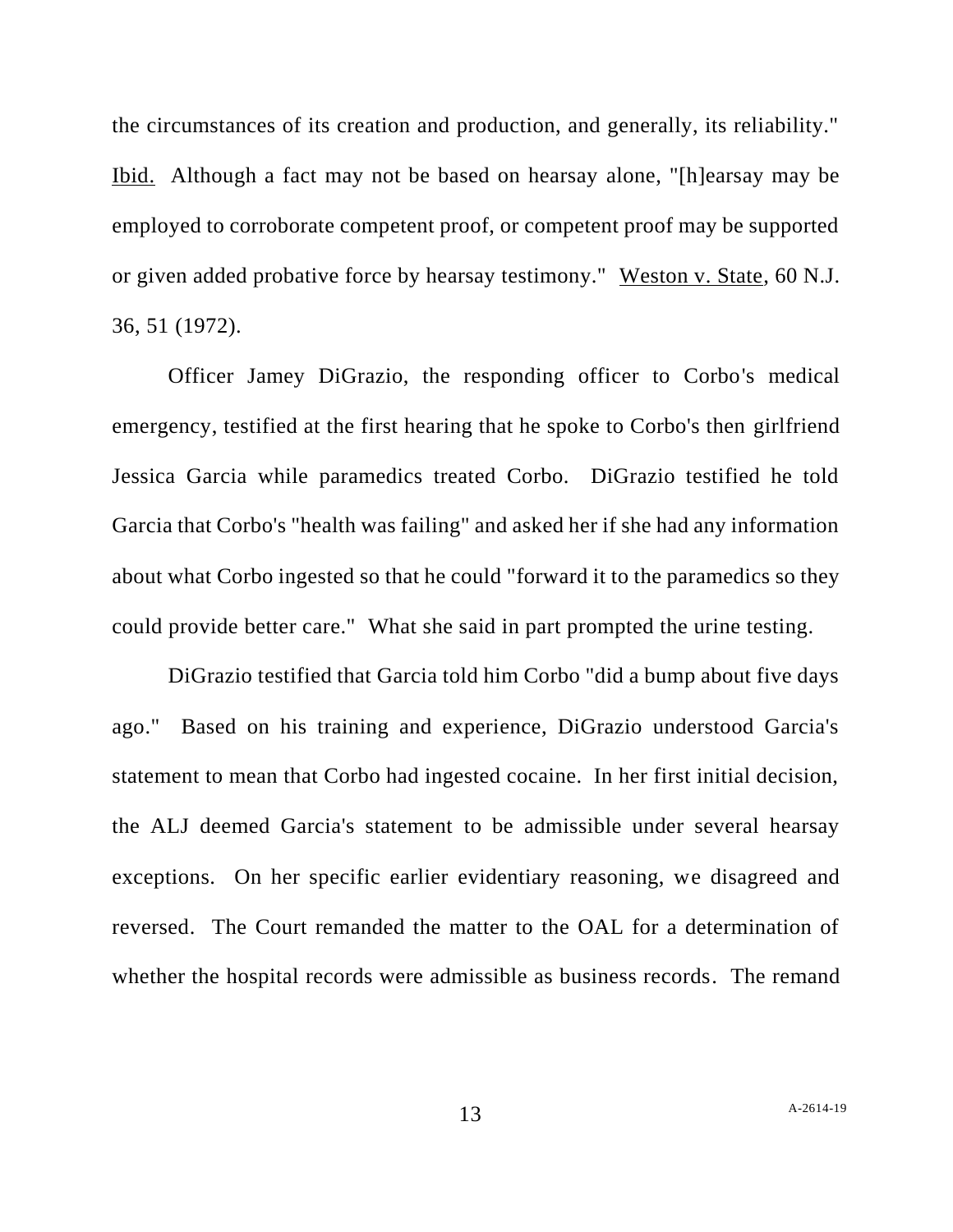did not limit the admissibility of Garcia's statements under any other applicable basis.

The CSC found that Garcia's statement "is now admissible as hearsay supported by a residuum of competent evidence, namely the hospital records which revealed that a cocaine metabolite was present in [Corbo's] urine." The hospital records and lab report, which reflect the positive test results for cocaine conducted at Raritan Bay, are competent proof that Corbo ingested cocaine. Garcia's statement to DiGrazio that Corbo did a "bump" of cocaine five days earlier corroborates the positive test results. Once the City successfully introduced the Raritan Bay records under the business records exception, the ALJ did not err in considering Garcia's statement under the residuum rule. That is especially true for one more reason.

Although the City has not raised this argument below, Garcia's statement may also be admissible if not offered for its truth. A statement not offered for its truth is "not hearsay and no exception to the hearsay rule is required to introduce that evidence at trial." State v. Long, 173 N.J. 138, 152 (2002). An out-of-court statement may be admissible when offered not for its truthfulness, but to show the statement's effect on the listener. See Carmona v. Resorts Int'l Hotel, Inc., 189 N.J. 354, 376 (2007). A statement may also be admissible when